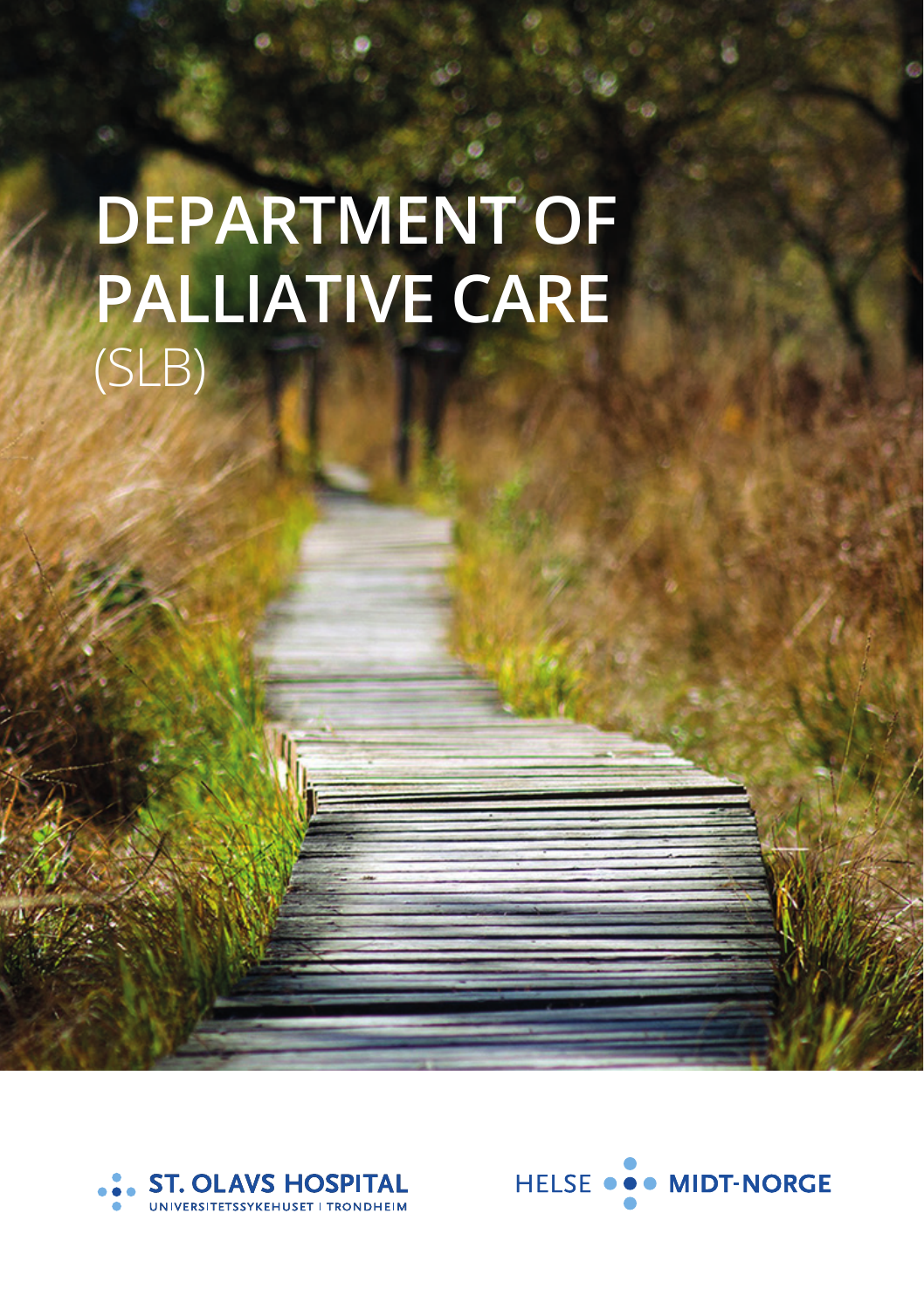## Department of palliative care (SLB)

SLB is a specialist department at the Cancer Clinic, St. Olavs hospital. SLB consists of a ward and an out-patient clinic, which also conducts home visits. Often, our patients have a cancer disease that can not be cured. Our aim is to provide the best possible palliative care, and to help patients and their next of kin handle practical and existential challenges arising because of the disease. We meet most of our patients at the out-patient clinic, and many are following an integrated trajectory where an oncologist is responsible for the cancer treatment. The palliative care department is involved in symptom control and other challenges.

Patients who are unable to come to the hospital, are offered home visits if they live close to the hospital. If the patient experiences a worsening of symptoms, he/ she can be admitted to the ward for diagnostic and treatment.

### Our-patient clinic services

- Out-patient consultations, including multidiscliplinary involvement if needed
- Consults at the oncological department at St. Olavs hospital
- Collaboration with Øya helsehus and other primary health care institutions
- Telephone and video consultations for patients, next of kin and collaborators
- Home visits in collaboration with home care services and GP
- Education and training for home care services

Our out-patient clinic collaborates closely with municipalities in our health care region (home care services and GP/nursing home doctors). We aim to allow patients to spend as much time at home as possible, or at an institution close to home. In Trondheim municipality we have a permanent collaboration with the Department of palliative care at Øya helsehus.

### The SLB ward

Our ward is an emergency palliative care unit with 12 single rooms. Patients experiencing an abrupt worsening of disease and/or increased symptom burden, can be admitted. A short stay will in most cases help achieve symptom relief, and resolve practical or existential challenges. In order to achieve symptom control, we daily ask patients to complete a symptom assessment questionnaire. When we see an improvement in symptom burden and other affairs, the patients may be discharged. For various reasons, some patients are not able to stay at home despite help from the home care services. We collaborate with the municipalities in providing an alternative for these patients, for example by dedicating some beds at the local nursing home for palliative care patients. A stay at a local institution can last for a shorter or longer period of time.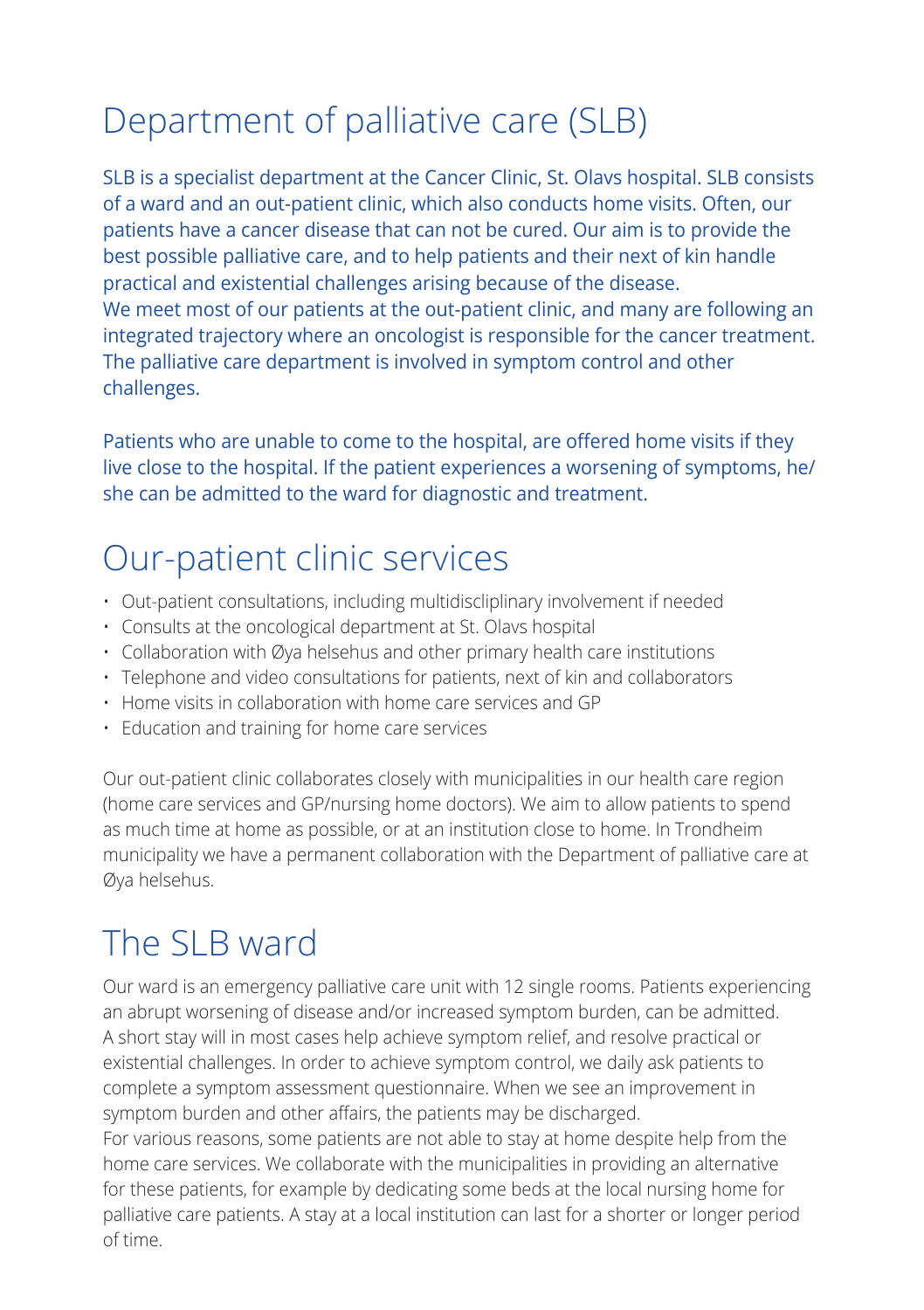### Research and education

In order to improve treatment of palliative care, research and education is essential. At SLB this is a key focus area, and patients will be invited to participate in clinical trials. As we are a part of a university hospital, students are often present at the department and involved in activities related to patients and next of kin.

### Multidisciplinary services

Advanced cancer can provide challenges beyond the scope of medicine. At SLB we have established a multidisciplinary team in order to provide the best possible care. This team collaborates with primary health care services in the region.

#### Doctors and nurses

SLB doctors and nurses have specialist training in cancer and palliative care. We provide high quality care based on scientific evidence and clinical experience.

#### Physiotherapist

The cancer disease or treatment can lead to impaired physical function and activity level. Our physiotherapist can assess your condition and implement measures aiming at maintaining independence and activity level. If you experience symptoms such as shortness of breath, swellings or pain, the physiotherapist can help ease these burdens.

### Occupational therapist

Your home can be adapted to ensure activity, participation and increased quality of life. Our occupational therapist can help you assess your situation at home and facilitate daily life.

### Clinical dietician

A clinical dietician has specialist training in nutritional treatment during disease, and can contribute to a personally adapted diet for each individual patient.

### Social worker

The social consequences of cancer disease can be substantial. A social worker can provide precise and correct information about financial arrangement to patients and their next of kin and inform cooperating authorities outside of the hospital.